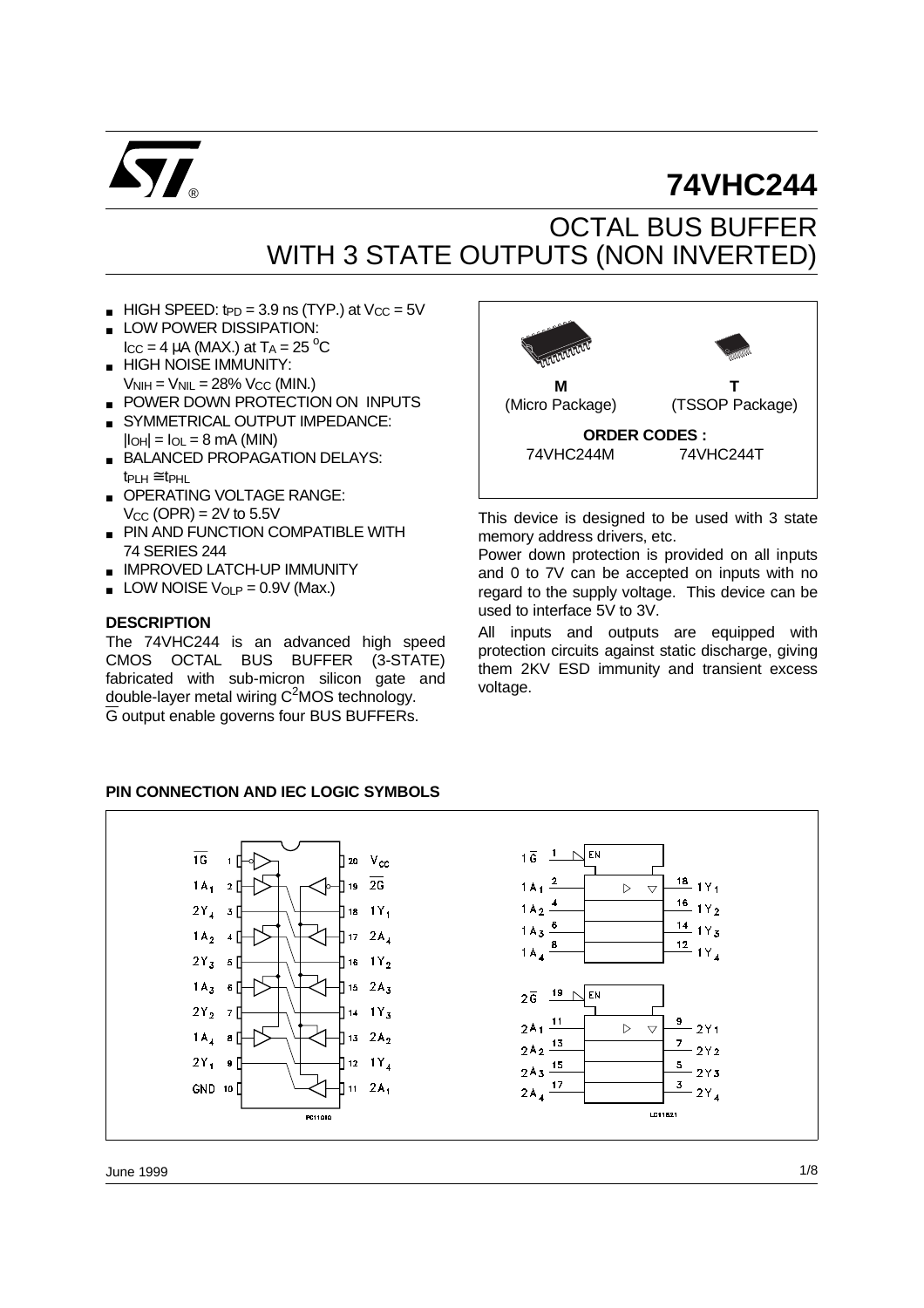#### **INPUT EQUIVALENT CIRCUIT**



#### **PIN DESCRIPTION**

| <b>PIN No</b>  | <b>SYMBOL</b> | <b>NAME AND FUNCTION</b>   |  |  |  |  |
|----------------|---------------|----------------------------|--|--|--|--|
| 1              | 1G            | Output Enable Input        |  |  |  |  |
| 2, 4, 6, 8     | 1A1 to 1A4    | Data Inputs                |  |  |  |  |
| 9, 7, 5, 3     | 2Y1 to 2Y4    | Data Outputs               |  |  |  |  |
| 11, 13, 15, 17 | 2A1 to 2A4    | Data Inputs                |  |  |  |  |
| 18, 16, 14, 12 | 1Y1 to 1Y4    | Data Outputs               |  |  |  |  |
| 19             | 2G            | <b>Output Enable Input</b> |  |  |  |  |
| 10             | <b>GND</b>    | Ground (0V)                |  |  |  |  |
| 20             | Vœ            | Positive Supply Voltage    |  |  |  |  |

#### **TRUTH TABLE**

| <b>INPUT</b> | <b>OUTPUT</b> |  |  |
|--------------|---------------|--|--|
|              |               |  |  |
|              |               |  |  |
|              |               |  |  |
|              |               |  |  |

X: "H" or "L"

#### Z: High impedance

#### **ABSOLUTE MAXIMUM RATINGS**

| Symbol                     | <b>Parameter</b>                     | Value                    | Unit         |
|----------------------------|--------------------------------------|--------------------------|--------------|
| $V_{\rm CC}$               | Supply Voltage                       | $-0.5$ to $+7.0$         |              |
| V <sub>I</sub>             | DC Input Voltage                     | $-0.5$ to $+7.0$         |              |
| Vo                         | DC Output Voltage                    | $-0.5$ to $V_{CC}$ + 0.5 |              |
| lικ                        | DC Input Diode Current               | $-20$                    | mA           |
| <b>l</b> ok                | DC Output Diode Current              | ±20                      | mA           |
| lo                         | <b>DC Output Current</b>             | ±25                      | mA           |
| $I_{CC}$ or $I_{GND}$      | DC V <sub>CC</sub> or Ground Current | ±75                      | mA           |
| ${\mathsf T}_{\text{stg}}$ | Storage Temperature                  | $-65$ to $+150$          | $^{\circ}$ C |
| TL                         | Lead Temperature (10 sec)            | 300                      | °C           |

Absolute Maximum Ratings are those values beyond which damage to the device may occur. Functional operation under these condition is not implied.

#### **RECOMMENDED OPERATING CONDITIONS**

| Symbol                       | <b>Parameter</b>                                                                               | Value                   | Unit       |
|------------------------------|------------------------------------------------------------------------------------------------|-------------------------|------------|
| $V_{CC}$                     | Supply Voltage                                                                                 | $2.0 \text{ to } 5.5$   |            |
| $V_{I}$                      | Input Voltage                                                                                  | 0 to $5.5$              |            |
| Vo                           | Output Voltage                                                                                 | $0$ to $V_{CC}$         |            |
| ${\mathsf T}_{\textsf {op}}$ | <b>Operating Temperature</b>                                                                   | $-40$ to $+85$          | °C         |
| dt/dv                        | Input Rise and Fall Time (see note 1) ( $V_{CC} = 3.3 \pm 0.3V$ )<br>$(V_{CC} = 5.0 \pm 0.5V)$ | 0 to 100<br>$0$ to $20$ | nsN<br>nsN |

1)  $V_{IN}$  from 30% to 70% of  $V_{CC}$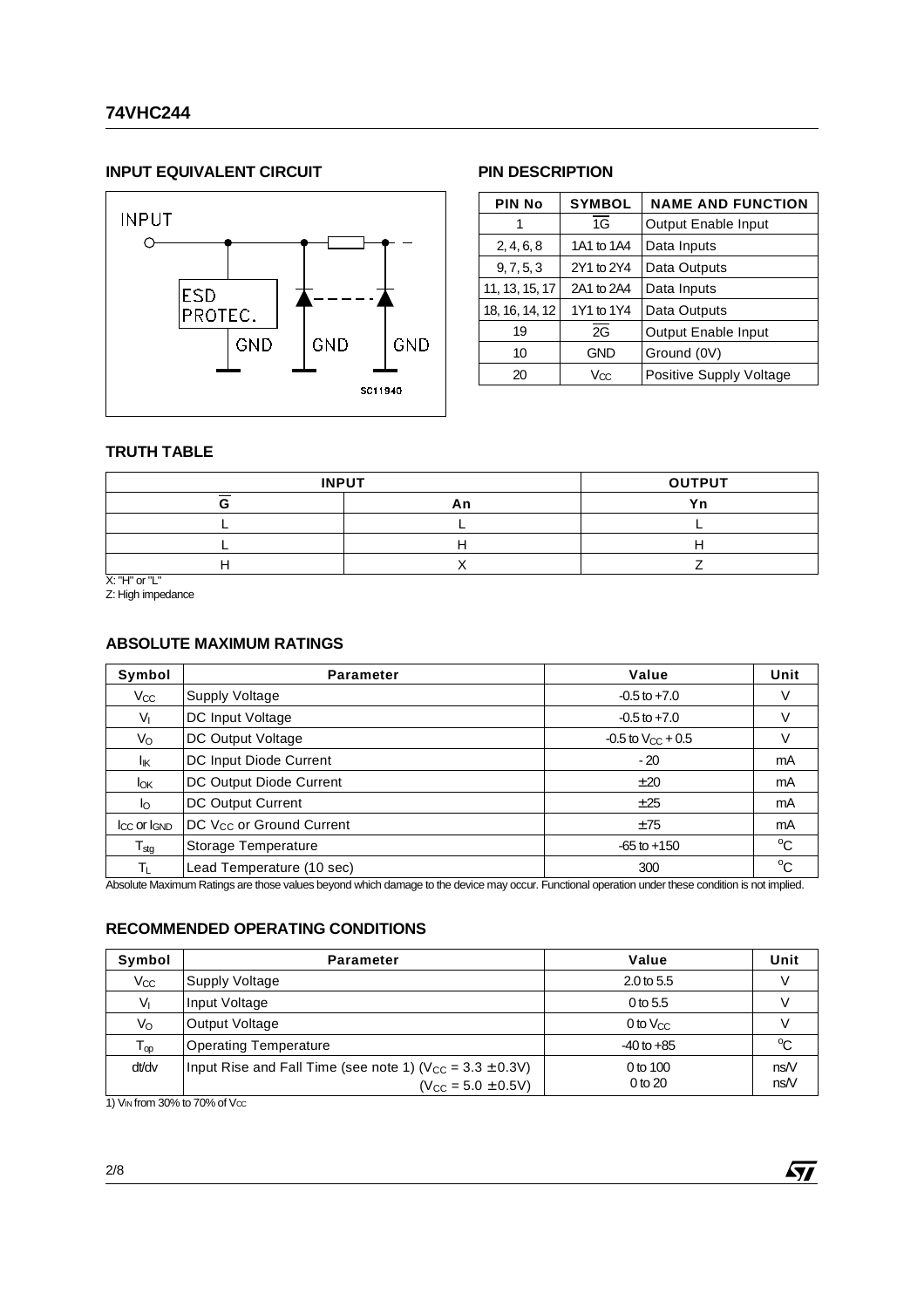#### **DC SPECIFICATIONS**

| Symbol          | <b>Parameter</b>                            | <b>Test Conditions</b> |                                                     |             | Unit          |             |             |                        |        |
|-----------------|---------------------------------------------|------------------------|-----------------------------------------------------|-------------|---------------|-------------|-------------|------------------------|--------|
|                 |                                             | Vcc                    |                                                     |             | $T_A = 25 °C$ |             |             | -40 to 85 $^{\circ}$ C |        |
|                 |                                             | (V)                    |                                                     | Min.        | Typ.          | Max.        | Min.        | Max.                   |        |
| V <sub>IH</sub> | High Level Input                            | 2.0                    |                                                     | 1.5         |               |             | 1.5         |                        | $\vee$ |
|                 | Voltage                                     | 3.0 to 5.5             |                                                     | $0.7V_{CC}$ |               |             | $0.7V_{CC}$ |                        |        |
| VIL             | Low Level Input                             | 2.0                    |                                                     |             |               | 0.5         |             | 0.5                    | $\vee$ |
|                 | Voltage                                     | 3.0 to 5.5             |                                                     |             |               | $0.3V_{CC}$ |             | $0.3V_{CC}$            |        |
| V <sub>OH</sub> | <b>High Level Output</b>                    | 2.0                    | $IO=-50 \mu A$                                      | 1.9         | 2.0           |             | 1.9         |                        |        |
|                 | Voltage                                     | 3.0                    | $IO=-50 \mu A$                                      | 2.9         | 3.0           |             | 2.9         |                        |        |
|                 |                                             | 4.5                    | $IO=-50 \mu A$                                      | 4.4         | 4.5           |             | 4.4         |                        | $\vee$ |
|                 |                                             | 3.0                    | $I0=-4 mA$                                          | 2.58        |               |             | 2.48        |                        |        |
|                 |                                             | 4.5                    | $IO=-8 mA$                                          | 3.94        |               |             | 3.8         |                        |        |
| $V_{OL}$        | Low Level Output                            | 2.0                    | $IO=50 \mu A$                                       |             | 0.0           | 0.1         |             | 0.1                    |        |
|                 | Voltage                                     | 3.0                    | $I_0 = 50 \mu A$                                    |             | 0.0           | 0.1         |             | 0.1                    |        |
|                 |                                             | 4.5                    | $IO=50 \mu A$                                       |             | 0.0           | 0.1         |             | 0.1                    | $\vee$ |
|                 |                                             | 3.0                    | $IO=4 mA$                                           |             |               | 0.36        |             | 0.44                   |        |
|                 |                                             | 4.5                    | $IO=8 mA$                                           |             |               | 0.36        |             | 0.44                   |        |
| $I_{OZ}$        | High Impedance<br>Output Leakage<br>Current | 5.5                    | $V_I = V_{II}$ or $V_{II}$<br>$V_O = V_{CC}$ or GND |             |               | $\pm 0.25$  |             | ±2.5                   | μA     |
| 五               | Input Leakage Current                       | 0 to 5.5               | $V_1 = 5.5V$ or GND                                 |             |               | ±0.1        |             | ±1.0                   | μA     |
| $_{\rm loc}$    | Quiescent Supply<br>Current                 | 5.5                    | $V_1 = V_{CC}$ or GND                               |             |               | 4           |             | 40                     | μA     |

#### **AC ELECTRICAL CHARACTERISTICS (Input t<sub>r</sub> = t<sub>f</sub> =3 ns)**

| Symbol                  | <b>Parameter</b>           | <b>Test Condition</b> |                      | Value                                   |      |      |      |      | Unit |    |
|-------------------------|----------------------------|-----------------------|----------------------|-----------------------------------------|------|------|------|------|------|----|
|                         |                            | <b>V<sub>cc</sub></b> | $\mathbf{C}^{\perp}$ | $T_A = 25 °C$<br>-40 to 85 $^{\circ}$ C |      |      |      |      |      |    |
|                         |                            | (V)                   | (pF)                 |                                         | Min. | Typ. | Max. | Min. | Max. |    |
| t <sub>PLH</sub>        | <b>Propagation Delay</b>   | $3.3^{(*)}$           | 15                   |                                         |      | 5.8  | 8.4  | 1.0  | 10.0 |    |
| <b>t</b> <sub>PHL</sub> | Time                       | $3.3^{(*)}$           | 50                   |                                         |      | 8.3  | 11.9 | 1.0  | 13.5 | ns |
|                         |                            | $5.0^{(*)}$           | 15                   |                                         |      | 3.9  | 5.5  | 1.0  | 6.5  |    |
|                         |                            | $5.0^{(*)}$           | 50                   |                                         |      | 5.4  | 7.5  | 1.0  | 8.5  |    |
| t <sub>PZL</sub>        | <b>Output Enable Time</b>  | $3.3^{(*)}$           | 15                   | $R_L = 1K\Omega$                        |      | 6.6  | 10.6 | 1.0  | 12.5 |    |
| t <sub>PZH</sub>        |                            | $3.3^{(*)}$           | 50                   | $R1 = 1K\Omega$                         |      | 9.1  | 14.1 | 1.0  | 16.0 | ns |
|                         |                            | $5.0^{(*)}$           | 15                   | $R_L = 1K\Omega$                        |      | 4.7  | 7.3  | 1.0  | 8.5  |    |
|                         |                            | $5.0^{(*)}$           | 50                   | $R_L = 1K\Omega$                        |      | 6.2  | 9.3  | 1.0  | 10.5 |    |
| t <sub>PLZ</sub>        | <b>Output Disable Time</b> | $3.3^{(*)}$           | 50                   | $R1 = 1K\Omega$                         |      | 10.3 | 14.0 | 1.0  | 16.0 | ns |
| t <sub>PHZ</sub>        |                            | $5.0^{(*)}$           | 50                   | $R1 = 1K\Omega$                         |      | 6.7  | 9.2  | 1.0  | 10.5 |    |
| t <sub>OSLH</sub>       | Output to Output Skew      | $3.3^{(*)}$           | 50                   |                                         |      |      | 1.5  |      | 1.5  | ns |
| t <sub>OSHL</sub>       | Time (note 1)              | $5.0^{(*)}$           | 50                   |                                         |      |      | 1.0  |      | 1.0  |    |

(\*) Voltage range is  $3.3V \pm 0.3V$ (\*\*) Voltage range is  $5V \pm 0.5V$ 

Note 1: Parameter guaranteed by design.  $t_{solH} = |t_{plHm} - t_{plHm}|$ ,  $t_{solHL} = |t_{plHm} - t_{plHm}|$ 

 $\sqrt{27}$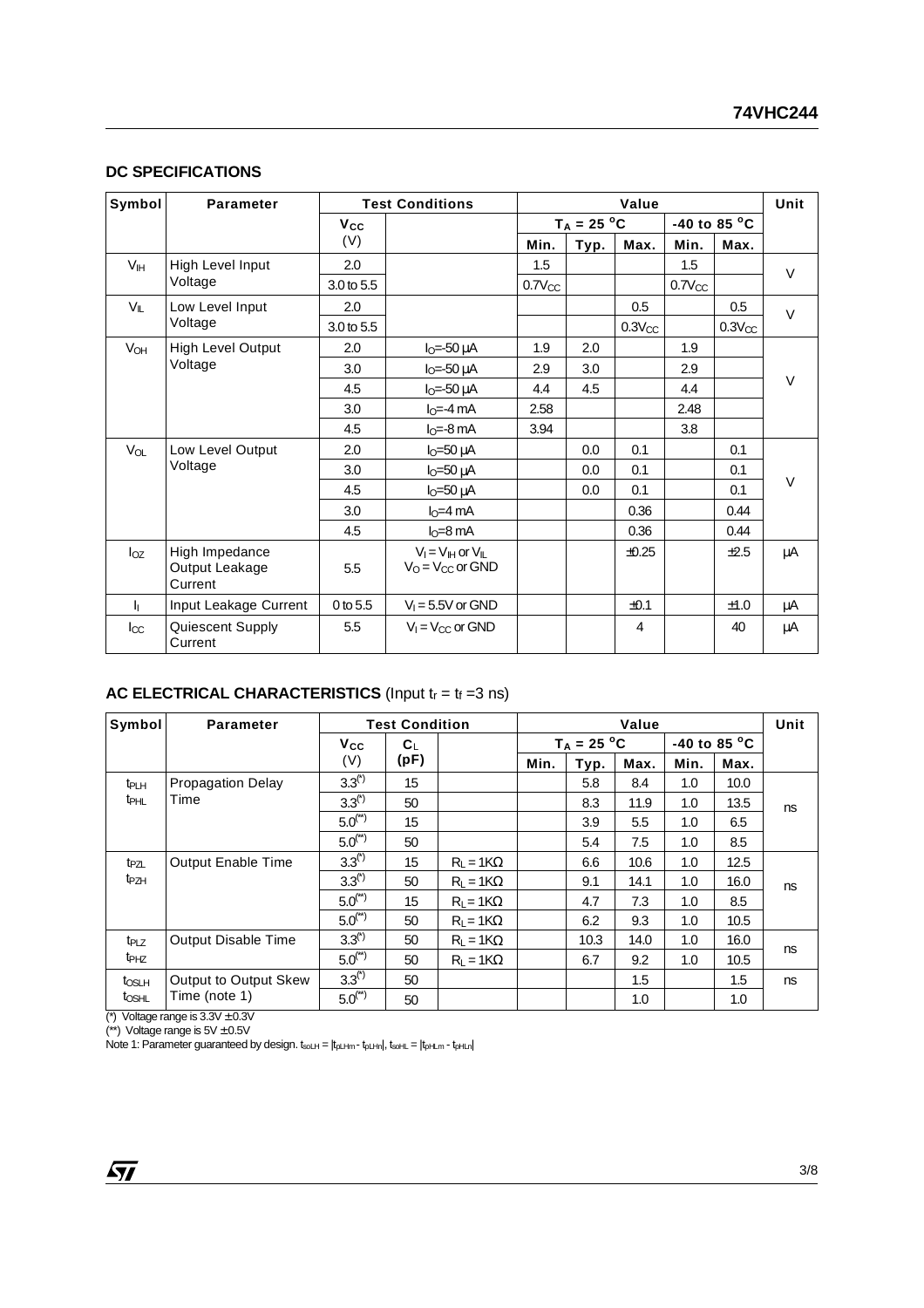#### **CAPACITIVE CHARACTERISTICS**

| Symbol            | <b>Parameter</b>                          | <b>Test Conditions</b> | Value         |      |                        |      | Unit |    |
|-------------------|-------------------------------------------|------------------------|---------------|------|------------------------|------|------|----|
|                   |                                           |                        | $T_A = 25 °C$ |      | -40 to 85 $^{\circ}$ C |      |      |    |
|                   |                                           |                        | Min.          | Typ. | Max.                   | Min. | Max. |    |
| $C_{IN}$          | Input Capacitance                         |                        |               | 4    | 10                     |      | 10   | рF |
| C <sub>OUT</sub>  | <b>Output Capacitance</b>                 |                        |               | 6    |                        |      |      | рF |
| $C_{\mathsf{PD}}$ | Power Dissipation<br>Capacitance (note 1) |                        |               | 19   |                        |      |      | pF |

1) C<sub>PD</sub> is defined as the value of the IC's internal equivalent capacitance which is calculated from the operating current consumption without load. (Refer to Test Circuit). Average operating current can be obtained by the following equation.  $l_{\text{CC}}$ (opr) = C<sub>PD</sub> • V<sub>CC</sub> • f<sub>IN</sub> +  $l_{\text{CC}}/48$ (per Gate)

#### **DYNAMIC SWITCHING CHARACTERISTICS**

| Symbol           | <b>Parameter</b>                                   | <b>Test Conditions</b> |               | Value  |               |      |                        |      | Unit |
|------------------|----------------------------------------------------|------------------------|---------------|--------|---------------|------|------------------------|------|------|
|                  |                                                    | Vcc                    |               |        | $T_A = 25 °C$ |      | -40 to 85 $^{\circ}$ C |      |      |
|                  |                                                    | (V)                    |               | Min.   | Typ.          | Max. | Min.                   | Max. |      |
| VOLP             | Dynamic Low Voltage                                | 5.0                    |               |        | 0.6           | 0.9  |                        |      |      |
| VOLV             | Quiet Output (note 1, 2)                           |                        |               | $-0.9$ | $-0.6$        |      |                        |      |      |
| VIHD             | Dynamic High Voltage<br>Input (note $1, 3$ )       | 5.0                    | $C_L$ = 50 pF | 3.5    |               |      |                        |      | V    |
| V <sub>ILD</sub> | <b>Dynamic Low Voltage</b><br>Input (note $1, 3$ ) | 5.0                    |               |        |               | 1.5  |                        |      |      |

1) Worst case package.

2) Max number of outputs defined as (n). Data inputs are driven 0V to 5.0V, (n -1) outputs switching and one output at GND.

3) Max number of data inputs (n) switching. (n-1) switching 0V to 5.0V. Inputs under test switching: 5.0V to threshold (V<sub>ILD</sub>), 0V to threshold (V<sub>IHD</sub>), f=1MHz.

#### **TEST CIRCUIT**



| t <sub>PLH</sub> , t <sub>PHL</sub>                                       | Open       |
|---------------------------------------------------------------------------|------------|
| t <sub>PZL</sub> , t <sub>PLZ</sub>                                       | Vcc        |
| t <sub>PZH</sub> , t <sub>PHZ</sub><br>$\sim$ $\sim$ $\sim$ $\sim$ $\sim$ | <b>GND</b> |

 $C_L$  = 15/50 pF or equivalent (includes jig and probe capacitance)

 $R_L = R_1 = 1K\Omega$  or equivalent

 $R_T = Z_{\text{OUT}}$  of pulse generator (typically 50 $\Omega$ )

57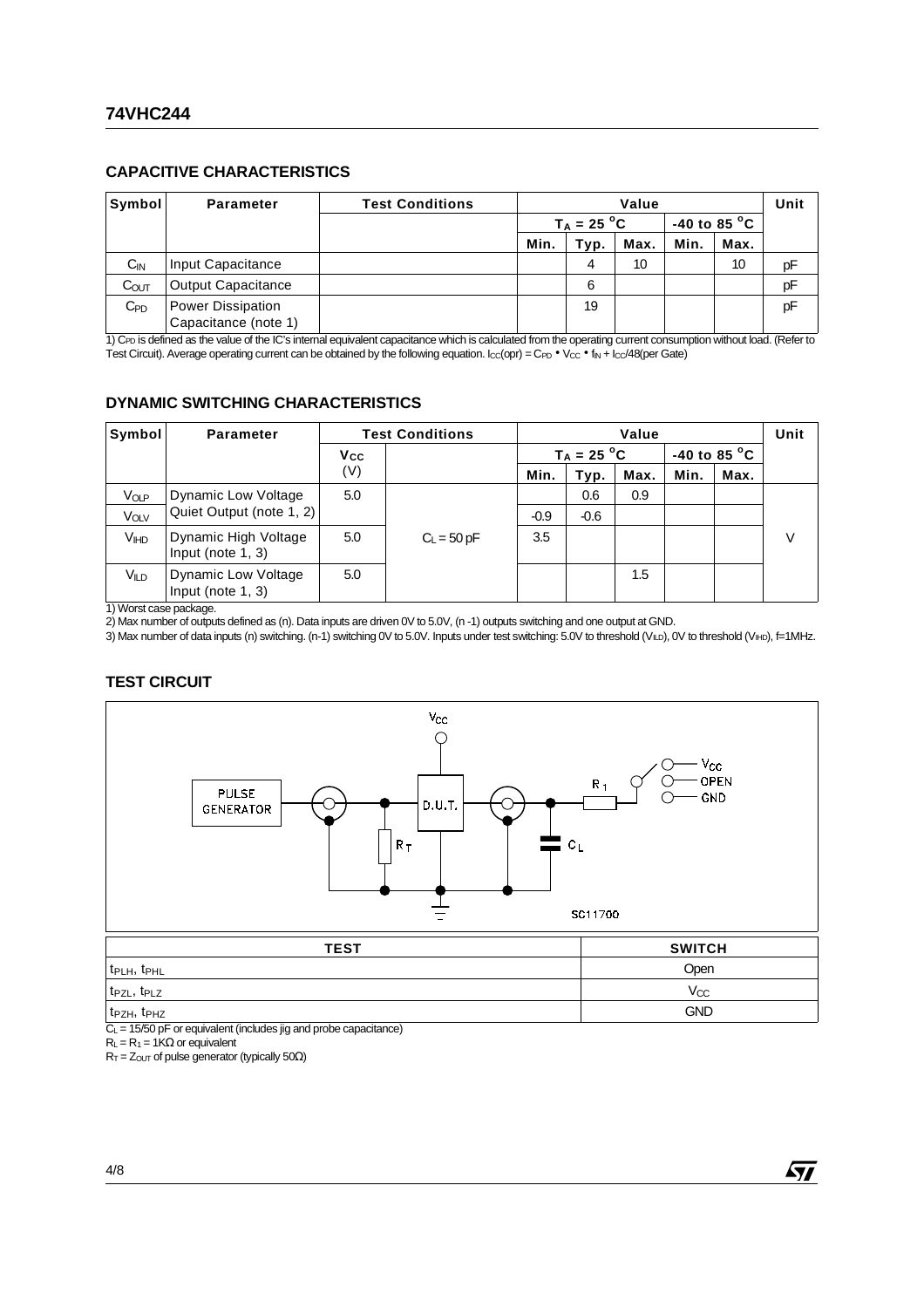

#### **WAVEFORM 1: PROPAGATION DELAYS (f=1MHz; 50% duty cycle)**

#### **WAVEFORM 2: OUTPUT ENABLE AND DISABLE TIME** (f=1MHz; 50% duty cycle)

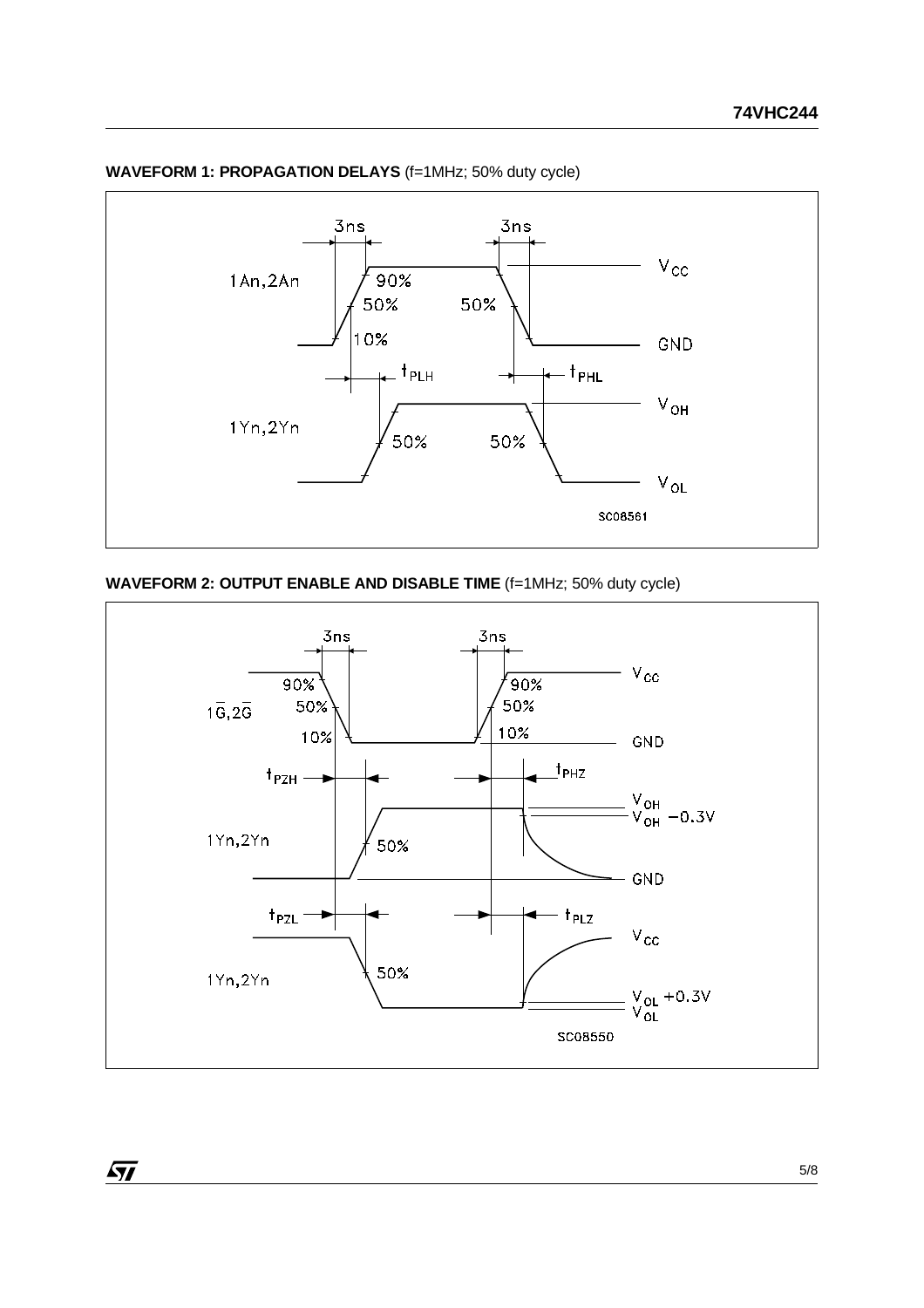#### **74VHC244**

|             |       |       | <b>JU-LU INLUI IANIUAL DATA</b> |           |       |       |  |  |
|-------------|-------|-------|---------------------------------|-----------|-------|-------|--|--|
| DIM.        |       | mm    |                                 |           | inch  |       |  |  |
|             | MIN.  | TYP.  | MAX.                            | MIN.      | TYP.  | MAX.  |  |  |
| A           |       |       | 2.65                            |           |       | 0.104 |  |  |
| a1          | 0.10  |       | 0.20                            | 0.004     |       | 0.007 |  |  |
| a2          |       |       | 2.45                            |           |       | 0.096 |  |  |
| b           | 0.35  |       | 0.49                            | 0.013     |       | 0.019 |  |  |
| b1          | 0.23  |       | 0.32                            | 0.009     |       | 0.012 |  |  |
| $\mathsf C$ |       | 0.50  |                                 |           | 0.020 |       |  |  |
| c1          |       |       |                                 | 45 (typ.) |       |       |  |  |
| D           | 12.60 |       | 13.00                           | 0.496     |       | 0.512 |  |  |
| E           | 10.00 |       | 10.65                           | 0.393     |       | 0.419 |  |  |
| e           |       | 1.27  |                                 |           | 0.050 |       |  |  |
| e3          |       | 11.43 |                                 |           | 0.450 |       |  |  |
| F           | 7.40  |       | 7.60                            | 0.291     |       | 0.299 |  |  |
| L           | 0.50  |       | 1.27                            | 0.19      |       | 0.050 |  |  |
| M           |       |       | 0.75                            |           |       | 0.029 |  |  |
| $\mathbb S$ |       |       |                                 | 8 (max.)  |       |       |  |  |





 $\sqrt{M}$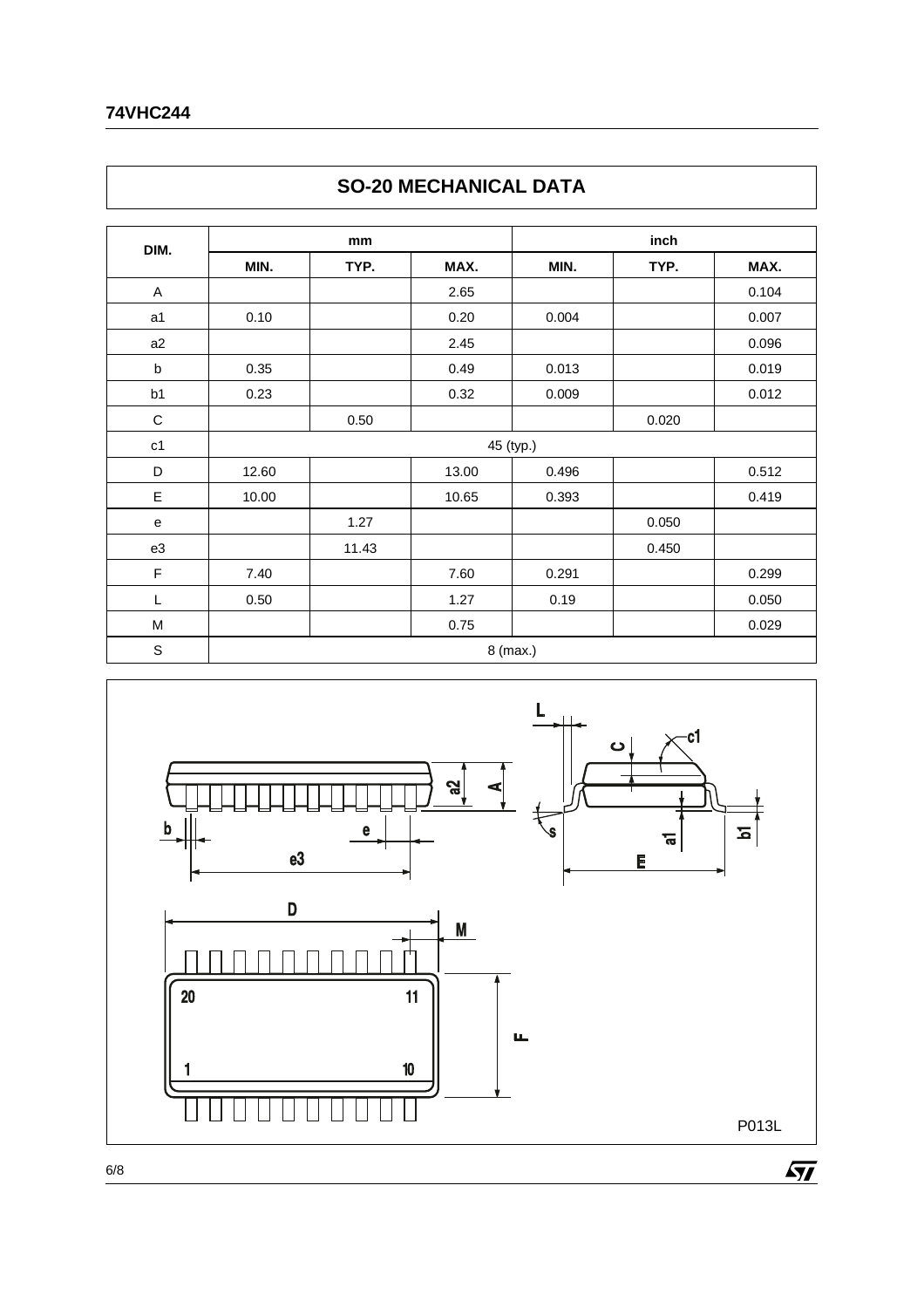| DIM.           |             | mm          |             |             | inch        |             |  |  |  |
|----------------|-------------|-------------|-------------|-------------|-------------|-------------|--|--|--|
|                | MIN.        | TYP.        | MAX.        | MIN.        | TYP.        | MAX.        |  |  |  |
| A              |             |             | 1.1         |             |             | 0.433       |  |  |  |
| A <sub>1</sub> | 0.05        | 0.10        | 0.15        | 0.002       | 0.004       | 0.006       |  |  |  |
| A2             | 0.85        | 0.9         | 0.95        | 0.335       | 0.354       | 0.374       |  |  |  |
| $\sf b$        | 0.19        |             | 0.30        | 0.0075      |             | 0.0118      |  |  |  |
| $\mathbf{C}$   | 0.09        |             | 0.2         | 0.0035      |             | 0.0079      |  |  |  |
| D              | 6.4         | 6.5         | 6.6         | 0.252       | 0.256       | 0.260       |  |  |  |
| E              | 6.25        | 6.4         | 6.5         | 0.246       | 0.252       | 0.256       |  |  |  |
| E <sub>1</sub> | 4.3         | 4.4         | 4.48        | 0.169       | 0.173       | 0.176       |  |  |  |
| e              |             | 0.65 BSC    |             |             | 0.0256 BSC  |             |  |  |  |
| K              | $0^{\circ}$ | $4^{\circ}$ | $8^{\circ}$ | $0^{\circ}$ | $4^{\circ}$ | $8^{\rm o}$ |  |  |  |
| L              | 0.50        | 0.60        | 0.70        | 0.020       | 0.024       | 0.028       |  |  |  |

### **TSSOP20 MECHANICAL DATA**



 $\sqrt{11}$